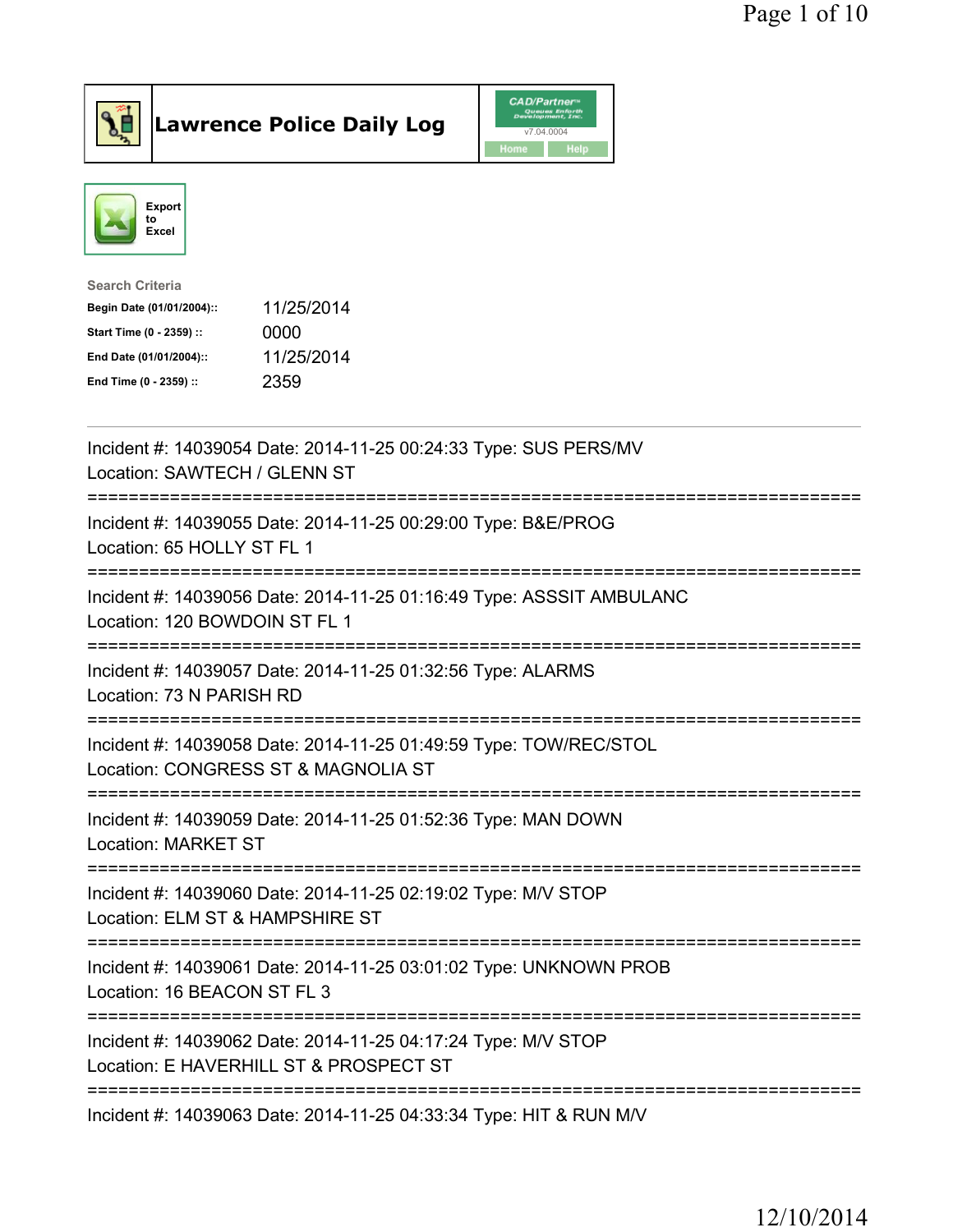| Location: 51 CONGRESS ST                                                                                                                  |
|-------------------------------------------------------------------------------------------------------------------------------------------|
| Incident #: 14039064 Date: 2014-11-25 05:16:25 Type: ALARMS<br>Location: 147 HAVERHILL ST                                                 |
| Incident #: 14039065 Date: 2014-11-25 05:39:38 Type: HIT & RUN M/V<br>Location: 34 AMES ST                                                |
| ==========================<br>Incident #: 14039066 Date: 2014-11-25 07:21:34 Type: FIGHT<br>Location: 353 ELM ST                          |
| ===============================<br>Incident #: 14039067 Date: 2014-11-25 07:28:09 Type: PARK & WALK<br>Location: 205 BROADWAY             |
| ;===============================<br>Incident #: 14039068 Date: 2014-11-25 07:45:39 Type: M/V STOP<br>Location: FRANKLIN ST & HAVERHILL ST |
| Incident #: 14039069 Date: 2014-11-25 07:50:29 Type: B&E/MV/PAST<br>Location: 464 HIGH ST                                                 |
| Incident #: 14039071 Date: 2014-11-25 08:21:04 Type: ALARM/BURG<br>Location: 41 S BOWDOIN ST                                              |
| Incident #: 14039070 Date: 2014-11-25 08:21:42 Type: SPECIAL CHECK<br>Location: MCDONALDS / 50 BROADWAY                                   |
| Incident #: 14039072 Date: 2014-11-25 08:40:07 Type: ALARMS<br>Location: 32 STEVENS AV                                                    |
| Incident #: 14039074 Date: 2014-11-25 08:48:24 Type: UNWANTEDGUEST<br>Location: 18 WINTHROP AV #1 FL 1                                    |
| Incident #: 14039073 Date: 2014-11-25 08:56:20 Type: THREATS<br>Location: 66 EUTAW ST                                                     |
| Incident #: 14039075 Date: 2014-11-25 08:58:45 Type: ALARMS<br>Location: 99 ESSEX ST                                                      |
| Incident #: 14039076 Date: 2014-11-25 09:30:41 Type: M/V STOP<br>Location: HAVERHILL ST & LAWRENCE ST                                     |
| Incident #: 14039077 Date: 2014-11-25 09:37:42 Type: M/V STOP<br>Location: 22 SOUTH ST                                                    |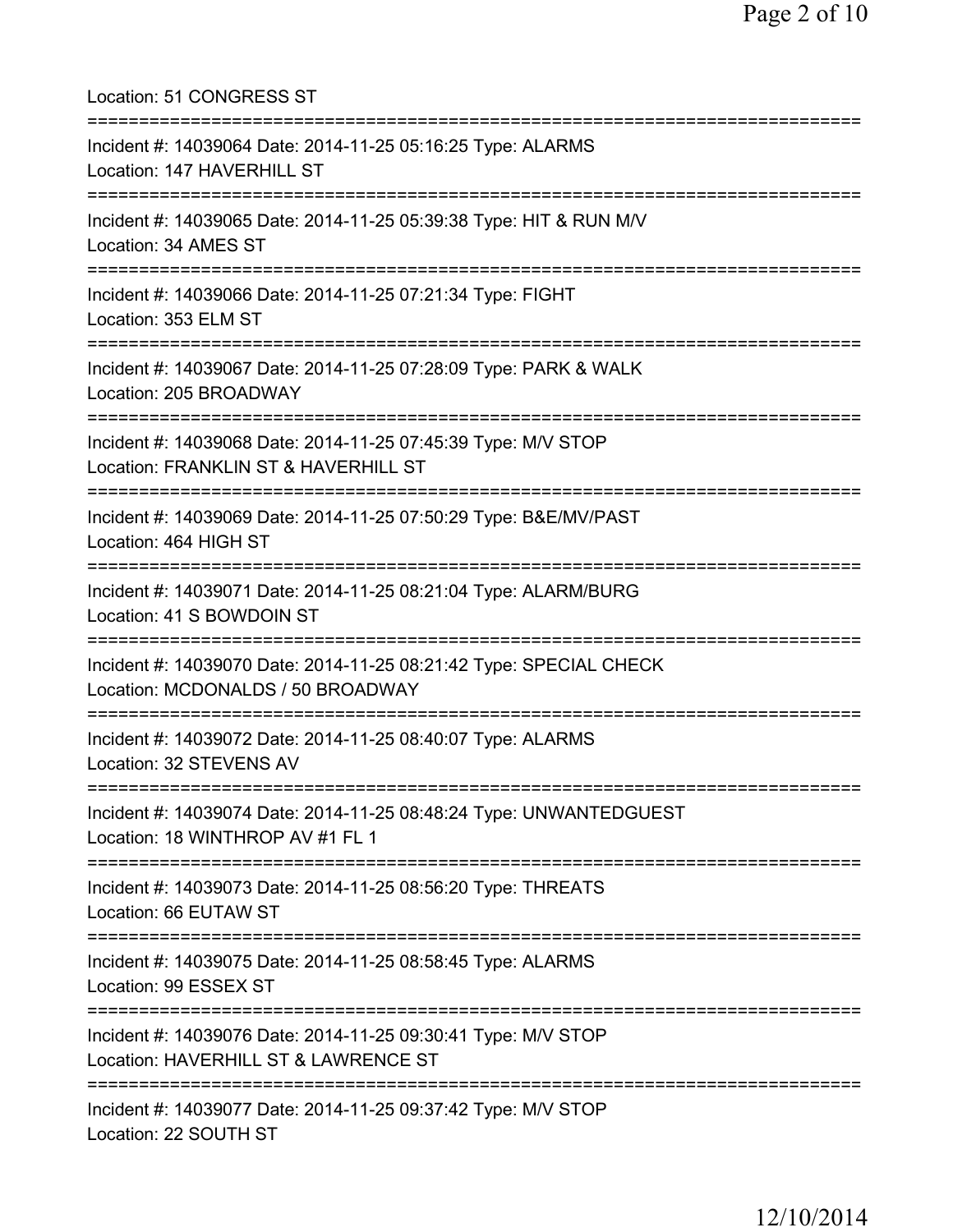| Incident #: 14039078 Date: 2014-11-25 09:40:20 Type: SUS PERS/MV<br>Location: BRUCE SCHOOL / 135 BUTLER ST            |
|-----------------------------------------------------------------------------------------------------------------------|
| Incident #: 14039079 Date: 2014-11-25 09:47:28 Type: M/V STOP<br>Location: 22 SOUTH ST                                |
| Incident #: 14039080 Date: 2014-11-25 09:52:51 Type: DOMESTIC/PROG<br>Location: 100 FOSTER ST FL 1ST                  |
| Incident #: 14039081 Date: 2014-11-25 10:09:47 Type: CK WELL BEING<br>Location: 41 PORTLAND ST                        |
| Incident #: 14039082 Date: 2014-11-25 10:23:09 Type: A&B D/W PAST<br>Location: 55 SPRINGFIELD ST #RM#4 FL 2           |
| Incident #: 14039083 Date: 2014-11-25 10:44:15 Type: INVESTIGATION<br>Location: 36-38 MAY ST                          |
| Incident #: 14039084 Date: 2014-11-25 10:49:13 Type: M/V STOP<br>Location: 41CN56 / HAVERHILL ST & WEST ST            |
| Incident #: 14039085 Date: 2014-11-25 10:54:09 Type: LARCENY/PAST<br>Location: 143 E HAVERHILL ST #2F<br>============ |
| Incident #: 14039086 Date: 2014-11-25 10:56:42 Type: INVEST CONT<br>Location: 77 ESSEX ST                             |
| Incident #: 14039087 Date: 2014-11-25 10:59:52 Type: SHOPLIFTING<br>Location: 700 ESSEX ST                            |
| Incident #: 14039088 Date: 2014-11-25 11:05:02 Type: M/V STOP<br>Location: HAVERHILL ST & WEST ST                     |
| Incident #: 14039089 Date: 2014-11-25 11:08:12 Type: OFFICER ASSIS<br><b>Location: CURRANT HILL RD</b>                |
| Incident #: 14039091 Date: 2014-11-25 11:20:03 Type: KEEP PEACE<br>Location: 36-38 MAY ST                             |
| Incident #: 14039090 Date: 2014-11-25 11:21:56 Type: SUS PERS/MV<br><b>Location: CENTRAL BRIDGE</b>                   |
|                                                                                                                       |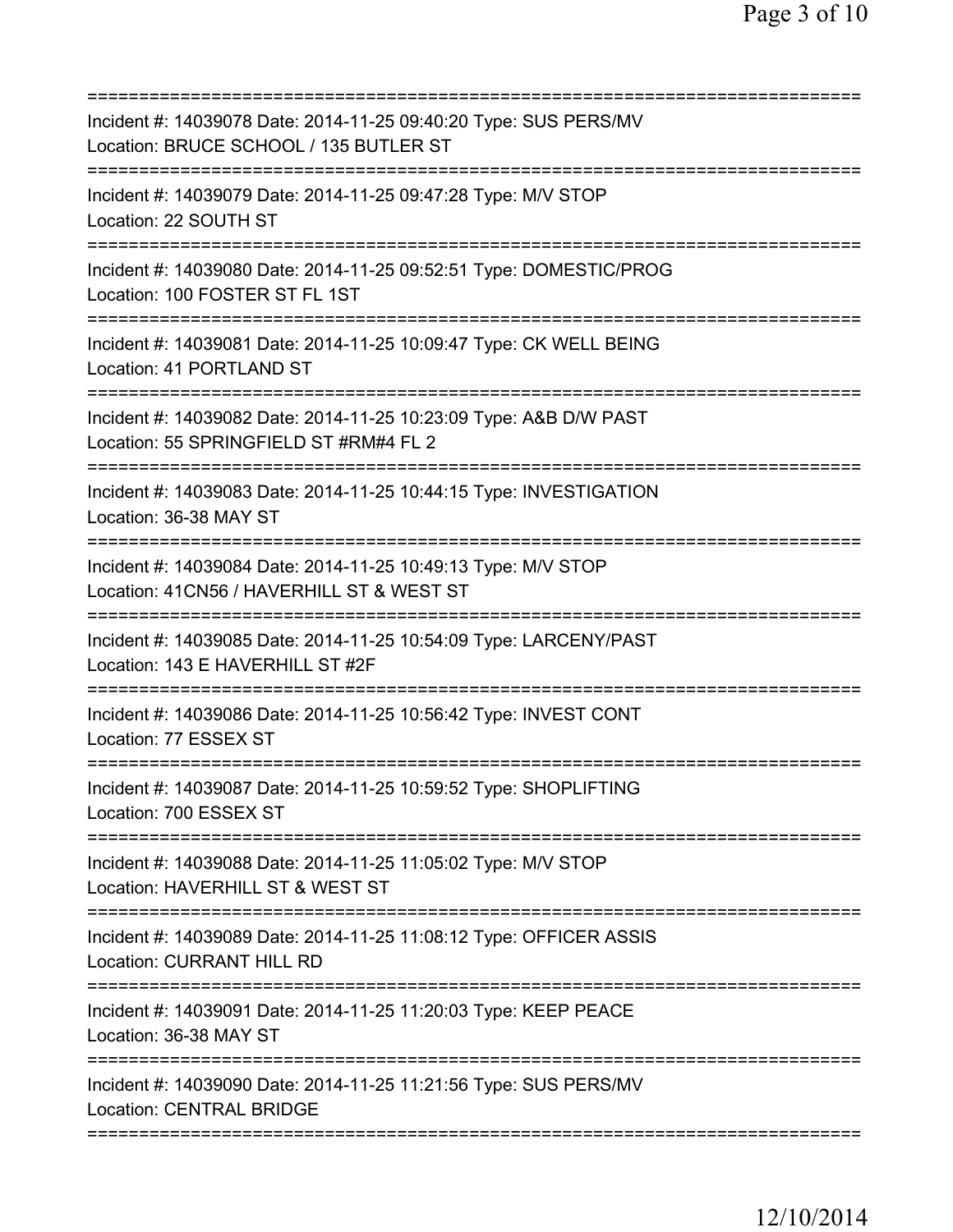| Incident #: 14039092 Date: 2014-11-25 11:26:25 Type: A&B D/W PAST<br>Location: GUILMETTE SCHOOL / BODWELL ST & GREENWOOD          |
|-----------------------------------------------------------------------------------------------------------------------------------|
| Incident #: 14039093 Date: 2014-11-25 11:31:06 Type: WARRANT SERVE<br>Location: 204 S UNION ST FL 4THFL                           |
| Incident #: 14039094 Date: 2014-11-25 11:42:42 Type: SUS PERS/MV<br>Location: BROADWAY & TREMONT ST                               |
| Incident #: 14039095 Date: 2014-11-25 11:48:11 Type: CK WELL BEING<br>Location: BOXFORD ST & WINTHROP AV                          |
| Incident #: 14039096 Date: 2014-11-25 11:51:11 Type: INVESTIGATION<br>Location: 90 LOWELL ST<br>================================= |
| Incident #: 14039097 Date: 2014-11-25 11:51:36 Type: INVESTIGATION<br>Location: 32 PARK ST                                        |
| Incident #: 14039098 Date: 2014-11-25 12:06:26 Type: IDENTITY THEFT<br>Location: 248 BROADWAY                                     |
| Incident #: 14039099 Date: 2014-11-25 12:22:52 Type: UNWANTEDGUEST<br>Location: NORTH EAST REHAB / 101 AMESBURY ST #300           |
| Incident #: 14039100 Date: 2014-11-25 12:31:49 Type: MV/BLOCKING<br>Location: 100 E HAVERHILL ST<br>=================             |
| Incident #: 14039101 Date: 2014-11-25 12:33:52 Type: MAL DAMAGE<br>Location: 26 INMAN ST                                          |
| Incident #: 14039102 Date: 2014-11-25 12:40:53 Type: M/V STOP<br>Location: 200 COMMON ST                                          |
| =============<br>Incident #: 14039103 Date: 2014-11-25 12:47:40 Type: M/V STOP<br>Location: 95 NEWBURY ST                         |
| Incident #: 14039104 Date: 2014-11-25 12:48:44 Type: DOMESTIC/PROG<br>Location: 80 BAILEY ST FL 1ST                               |
| Incident #: 14039105 Date: 2014-11-25 12:49:13 Type: M/V STOP<br>Location: 95 EVERETT ST                                          |
| =================<br>Incident #: 14039106 Date: 2014-11-25 12:49:50 Type: SPECIAL CHECK                                           |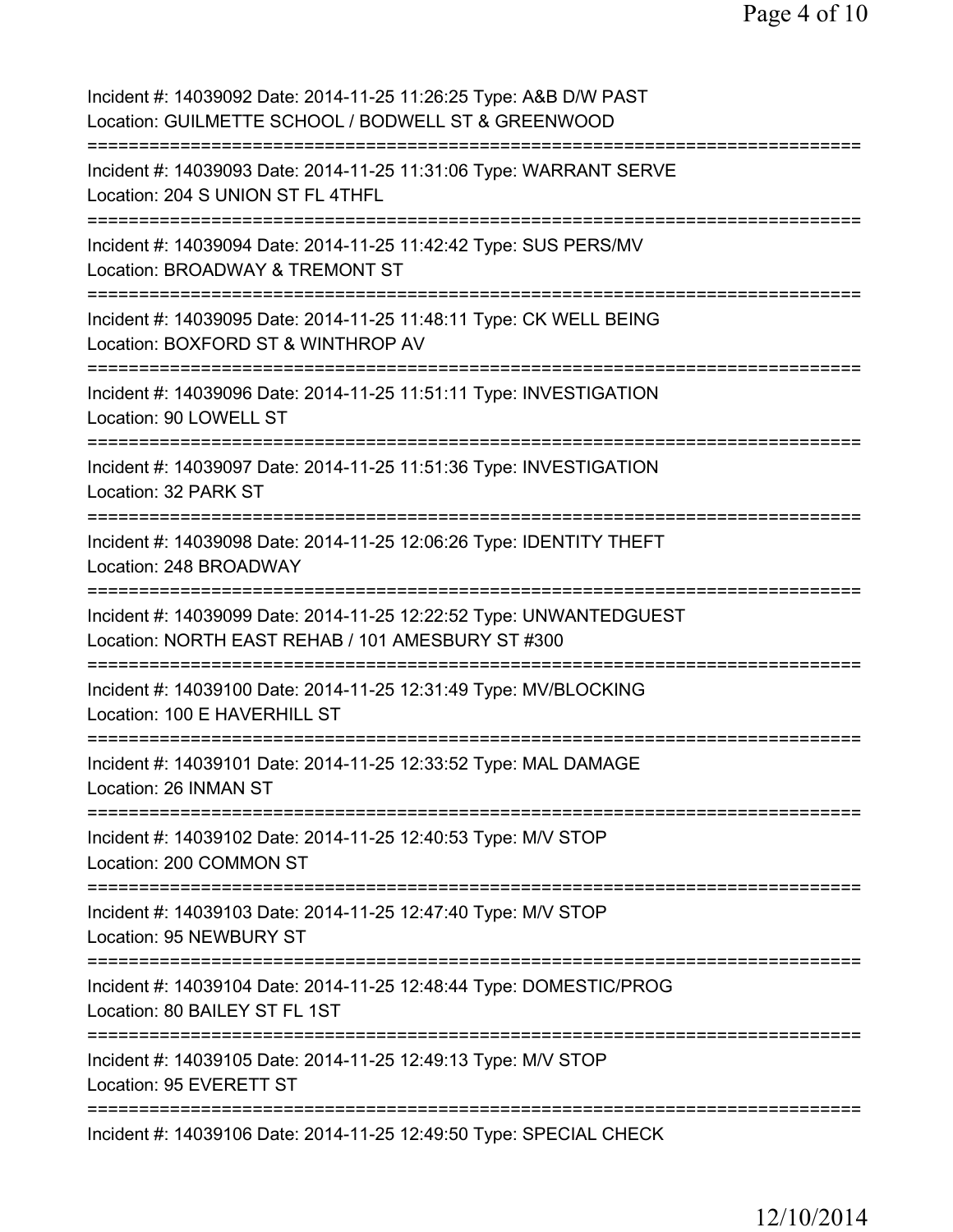Location: 280 MERRIMACK ST =========================================================================== Incident #: 14039107 Date: 2014-11-25 12:50:45 Type: SUS PERS/MV Location: 26 MAGNOLIA ST =========================================================================== Incident #: 14039108 Date: 2014-11-25 13:05:05 Type: UNWANTEDGUEST Location: CARRIBBEAN BAKERY / 205 BROADWAY =========================================================================== Incident #: 14039109 Date: 2014-11-25 13:07:13 Type: B&E/PROG Location: 151 BYRON AV =========================================================================== Incident #: 14039110 Date: 2014-11-25 13:30:54 Type: M/V STOP Location: 22 SOUTH ST =========================================================================== Incident #: 14039118 Date: 2014-11-25 13:34:54 Type: ROBBERY ARMED Location: JACKSON ST =========================================================================== Incident #: 14039111 Date: 2014-11-25 13:35:21 Type: TOW OF M/V Location: HESS / 500 S UNION ST =========================================================================== Incident #: 14039112 Date: 2014-11-25 13:36:43 Type: M/V STOP Location: 22 SOUTH ST =========================================================================== Incident #: 14039113 Date: 2014-11-25 13:37:05 Type: SUS PERS/MV Location: BELLEVUE ST & BICKNELL TER =========================================================================== Incident #: 14039114 Date: 2014-11-25 13:37:44 Type: AUTO ACC/NO PI Location: MERRIMACK ST & S UNION ST =========================================================================== Incident #: 14039115 Date: 2014-11-25 13:39:54 Type: B&E FOLLOW UP Location: 233 WINTHROP AV =========================================================================== Incident #: 14039116 Date: 2014-11-25 13:49:01 Type: M/V STOP Location: HAVERHILL ST & WEST ST =========================================================================== Incident #: 14039117 Date: 2014-11-25 13:52:17 Type: AUTO ACC/NO PI Location: 243 S BROADWAY =========================================================================== Incident #: 14039119 Date: 2014-11-25 13:58:02 Type: MAL DAMAGE Location: 623 ANDOVER ST =========================================================================== Incident #: 14039120 Date: 2014-11-25 14:03:55 Type: MV/BLOCKING Location: HOWARD ST & PLATT ST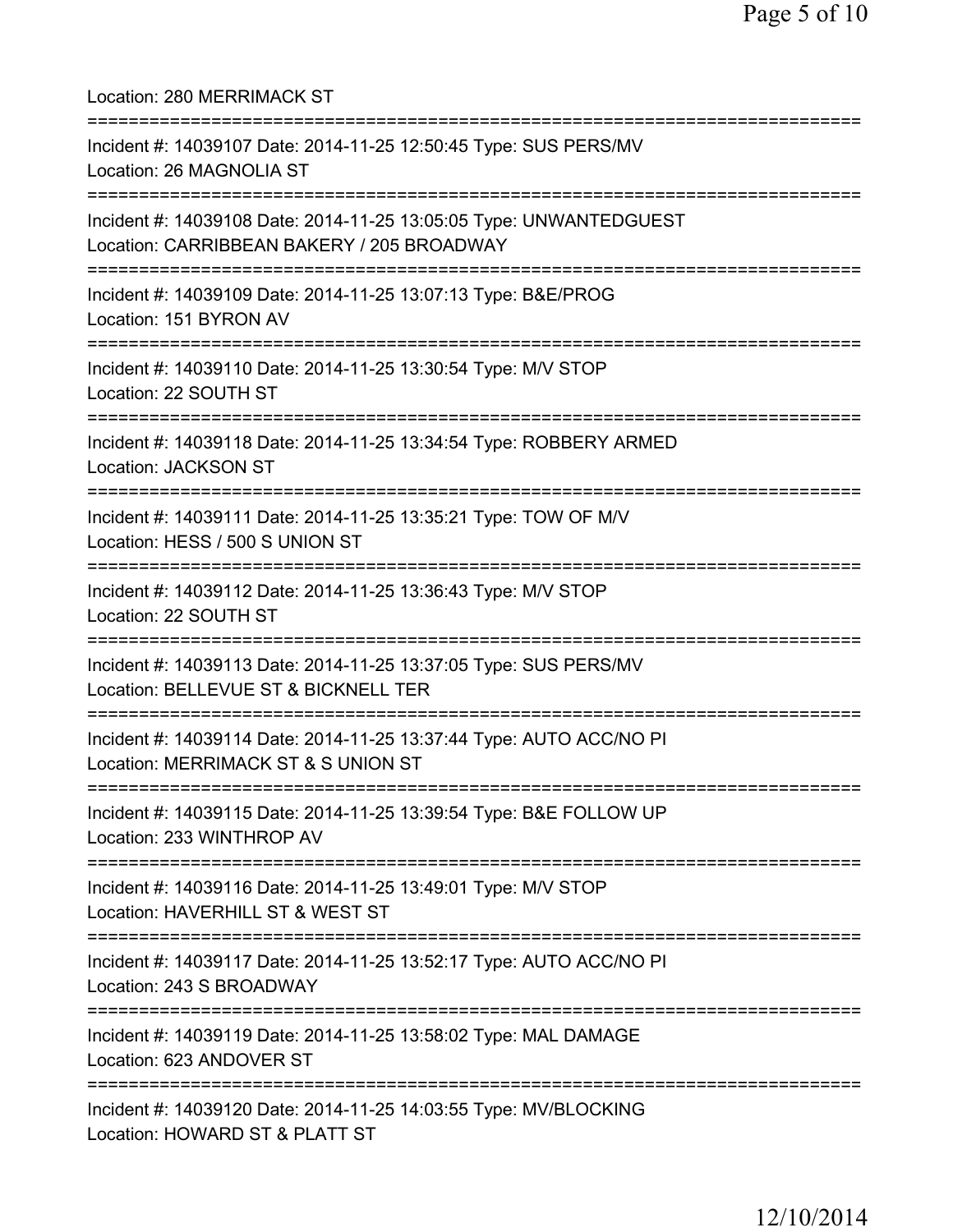| Incident #: 14039121 Date: 2014-11-25 14:08:14 Type: ALARM/BURG<br>Location: ROSA RESD / 14 N BOYLSTON ST                                     |
|-----------------------------------------------------------------------------------------------------------------------------------------------|
| Incident #: 14039122 Date: 2014-11-25 14:11:01 Type: MEDIC SUPPORT<br>Location: MCDONALDS / 50 BROADWAY                                       |
| Incident #: 14039123 Date: 2014-11-25 14:12:59 Type: M/V STOP<br>Location: BELKNAP ST & EVERETT ST                                            |
| Incident #: 14039124 Date: 2014-11-25 14:18:37 Type: M/V STOP<br>Location: 114 EVERETT ST                                                     |
| Incident #: 14039125 Date: 2014-11-25 14:22:38 Type: B&E/DWELL/AT<br>Location: 128 MAPLE ST FL 2ND                                            |
| Incident #: 14039126 Date: 2014-11-25 14:29:15 Type: M/V STOP<br>Location: BROADWAY & PARK ST<br>=========================<br>:===========    |
| Incident #: 14039127 Date: 2014-11-25 14:31:22 Type: ALARM/BURG<br>Location: FIGUEROA RESD / 32 STEVENS AV<br>=============================== |
| Incident #: 14039128 Date: 2014-11-25 14:37:50 Type: A&B D/W PAST<br><b>Location: 1 GENERAL ST</b>                                            |
| Incident #: 14039129 Date: 2014-11-25 14:38:23 Type: M/V STOP<br>Location: 98 EVERETT ST                                                      |
| Incident #: 14039134 Date: 2014-11-25 14:48:42 Type: CK WELL BEING<br>Location: 11 SUMMER ST #N205                                            |
| Incident #: 14039137 Date: 2014-11-25 14:51:14 Type: MAL DAMAGE<br>Location: 19 CAMELLA TEOLI WY                                              |
| Incident #: 14039135 Date: 2014-11-25 14:57:58 Type: AMBULANCE ASSSI<br>Location: 350 MERRIMACK ST                                            |
| Incident #: 14039136 Date: 2014-11-25 15:02:09 Type: M/V STOP<br>Location: HAMPSHIRE ST & METHUEN ST                                          |
| Incident #: 14039138 Date: 2014-11-25 15:12:51 Type: M/V STOP<br>Location: BROADWAY & HAVERHILL ST                                            |
|                                                                                                                                               |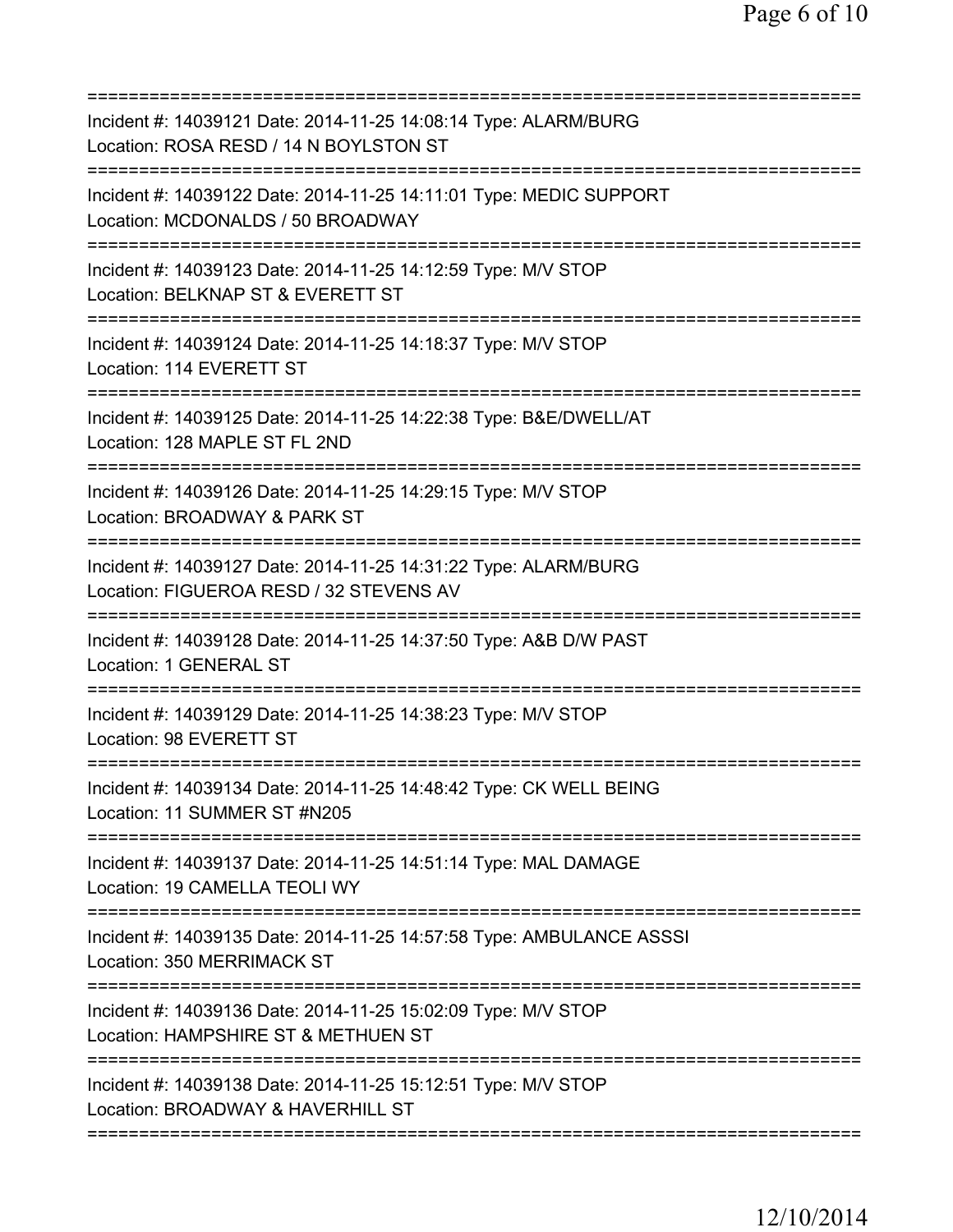| Incident #: 14039139 Date: 2014-11-25 15:38:11 Type: CK WELL BEING<br>Location: 127 E HAVERHILL ST                         |
|----------------------------------------------------------------------------------------------------------------------------|
| Incident #: 14039141 Date: 2014-11-25 15:46:02 Type: THREATS<br>Location: 200 PARKER ST                                    |
| Incident #: 14039140 Date: 2014-11-25 15:46:57 Type: AUTO ACC/NO PI<br>Location: ABBOTT ST & OSGOOD ST                     |
| Incident #: 14039142 Date: 2014-11-25 16:11:08 Type: A&B PAST<br>Location: SOUTH LAWRENCE EAST SCHOOL / 165 CRAWFORD ST #1 |
| Incident #: 14039143 Date: 2014-11-25 16:20:02 Type: LOST PROPERTY<br><b>Location: COMMON ST</b>                           |
| Incident #: 14039144 Date: 2014-11-25 16:35:47 Type: HIT & RUN M/V<br>Location: 32 TEWKSBURY ST                            |
| Incident #: 14039145 Date: 2014-11-25 16:56:49 Type: ASSIST FIRE<br>Location: 20 BENNETT ST FL 2ND                         |
| Incident #: 14039146 Date: 2014-11-25 17:25:03 Type: 209A/SERVE<br>Location: 206 HIGH ST                                   |
| Incident #: 14039147 Date: 2014-11-25 17:50:55 Type: M/V STOP<br>Location: BROADWAY & LOWELL ST                            |
| ------------<br>Incident #: 14039148 Date: 2014-11-25 17:59:41 Type: GENERAL SERV<br>Location: 207 HAVERHILL ST            |
| Incident #: 14039149 Date: 2014-11-25 18:12:36 Type: SUS PERS/MV<br>Location: WENDYS / 55 HAMPSHIRE ST                     |
| Incident #: 14039150 Date: 2014-11-25 18:13:18 Type: GENERAL SERV<br>Location: 52 LAKE ST                                  |
| Incident #: 14039151 Date: 2014-11-25 18:14:18 Type: HIT & RUN M/V<br>Location: 36 ARLINGTON ST                            |
| Incident #: 14039153 Date: 2014-11-25 18:33:05 Type: HIT & RUN M/V<br><b>Location: FULTON ST</b>                           |
| Incident #: 14039152 Date: 2014-11-25 18:34:22 Type: M/V STOP                                                              |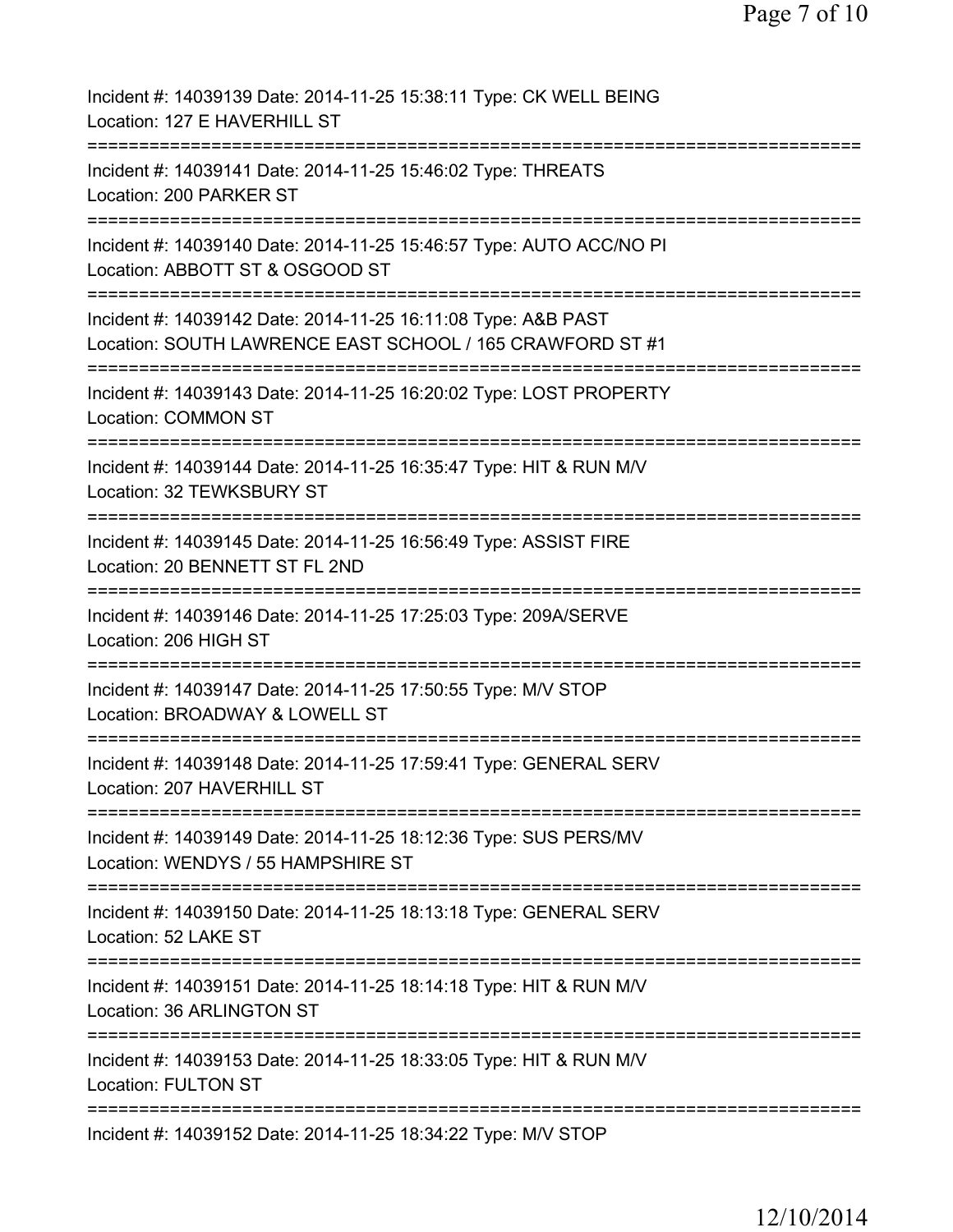Location: 26 INTERNATIONAL WY =========================================================================== Incident #: 14039154 Date: 2014-11-25 18:39:27 Type: M/V STOP Location: KENTUCKY FRIED CHICKEN / S UNION ST =========================================================================== Incident #: 14039155 Date: 2014-11-25 18:45:19 Type: M/V STOP Location: 36 SPRUCE ST =========================================================================== Incident #: 14039156 Date: 2014-11-25 18:47:48 Type: M/V STOP Location: 193 GARDEN ST =========================================================================== Incident #: 14039157 Date: 2014-11-25 18:50:04 Type: LOST PROPERTY Location: LOWELL ST & OXFORD ST =========================================================================== Incident #: 14039158 Date: 2014-11-25 18:57:02 Type: ALARM/BURG Location: RESD; RIOSBEL MARIN9783974788 / 41 MILTON ST =========================================================================== Incident #: 14039159 Date: 2014-11-25 19:04:16 Type: M/V STOP Location: COMMON ST & HAMPSHIRE ST =========================================================================== Incident #: 14039160 Date: 2014-11-25 19:13:07 Type: SUICIDE ATTEMPT Location: YMCA / 40 LAWRENCE ST #318 =========================================================================== Incident #: 14039161 Date: 2014-11-25 19:21:49 Type: ASSSIT AMBULANC Location: 3 LENOX CIR =========================================================================== Incident #: 14039162 Date: 2014-11-25 19:23:57 Type: M/V STOP Location: S UNION ST & WINTHROP AV =========================================================================== Incident #: 14039163 Date: 2014-11-25 19:29:33 Type: ALARM/BURG Location: MERRIMACK VALLEY CREDIT UNION / 500A MERRIMACK ST =========================================================================== Incident #: 14039164 Date: 2014-11-25 19:39:18 Type: DISTURBANCE Location: 18 BYRON AV =========================================================================== Incident #: 14039165 Date: 2014-11-25 19:41:22 Type: M/V STOP Location: BRADFORD ST & BROADWAY =========================================================================== Incident #: 14039166 Date: 2014-11-25 19:41:48 Type: MAL DAMAGE Location: 49 BUSWELL ST FL 1 =========================================================================== Incident #: 14039167 Date: 2014-11-25 19:42:06 Type: M/V STOP Location: BROADWAY & CONCORD ST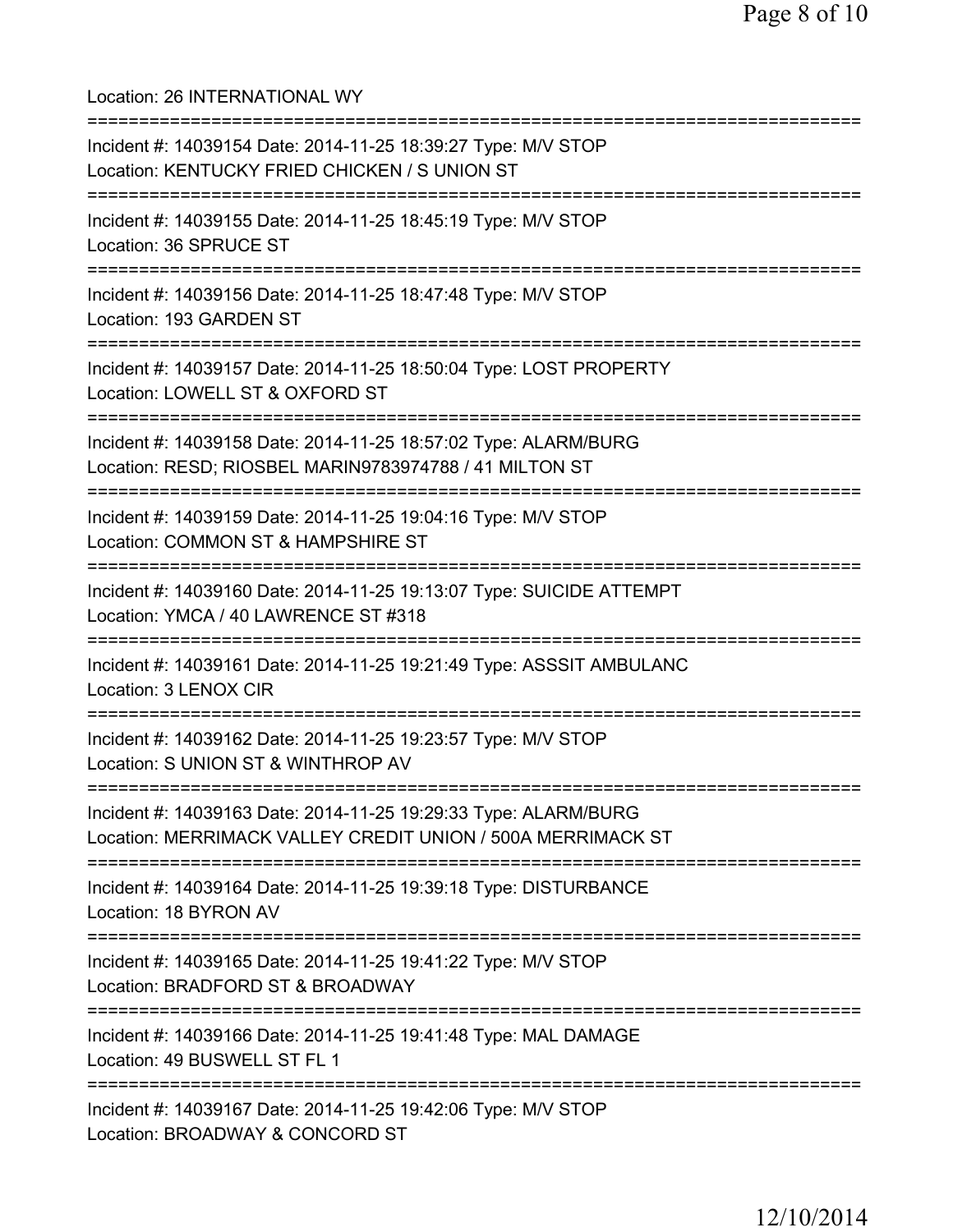| Incident #: 14039168 Date: 2014-11-25 19:44:43 Type: SUS PERS/MV<br>Location: 327 BROADWAY                                                                |
|-----------------------------------------------------------------------------------------------------------------------------------------------------------|
| Incident #: 14039169 Date: 2014-11-25 19:49:04 Type: BUILDING CHK<br>Location: 167 MARGIN ST                                                              |
| Incident #: 14039170 Date: 2014-11-25 19:52:23 Type: 209A/VIOLATION<br>Location: 82 BENNINGTON ST #3 FL LEFT                                              |
| Incident #: 14039171 Date: 2014-11-25 20:06:26 Type: M/V STOP<br><b>Location: ALLEN ST</b>                                                                |
| Incident #: 14039172 Date: 2014-11-25 20:14:59 Type: M/V STOP<br>Location: EMBANKMENT RD & WATER ST                                                       |
| ===============================<br>Incident #: 14039173 Date: 2014-11-25 20:21:35 Type: ALARM/BURG<br>Location: REV NICHOLAS GONZALES / 352-354 COMMON ST |
| ================================<br>Incident #: 14039174 Date: 2014-11-25 20:41:40 Type: ALARM/BURG<br>Location: CITY HALL / 200 COMMON ST                |
| ==========================<br>Incident #: 14039175 Date: 2014-11-25 20:51:49 Type: ALARM/BURG<br>Location: MONTEMOR RESIDENCE / 201 BAILEY ST #1          |
| Incident #: 14039176 Date: 2014-11-25 20:56:13 Type: M/V STOP<br>Location: 40 LAWRENCE ST                                                                 |
| Incident #: 14039177 Date: 2014-11-25 20:56:49 Type: HIT & RUN M/V<br>Location: AMABLE LIQUORS INC. / 260 JACKSON ST                                      |
| Incident #: 14039178 Date: 2014-11-25 21:09:45 Type: M/V STOP<br>Location: 375 HAVERHILL ST                                                               |
| Incident #: 14039179 Date: 2014-11-25 21:12:55 Type: MAL DAMAGE<br>Location: 380 HAVERHILL ST                                                             |
| Incident #: 14039180 Date: 2014-11-25 21:29:13 Type: M/V STOP<br>Location: 23 POPLAR ST                                                                   |
| Incident #: 14039181 Date: 2014-11-25 21:37:34 Type: M/V STOP<br>Location: AVON ST & TRINITY ST                                                           |
|                                                                                                                                                           |